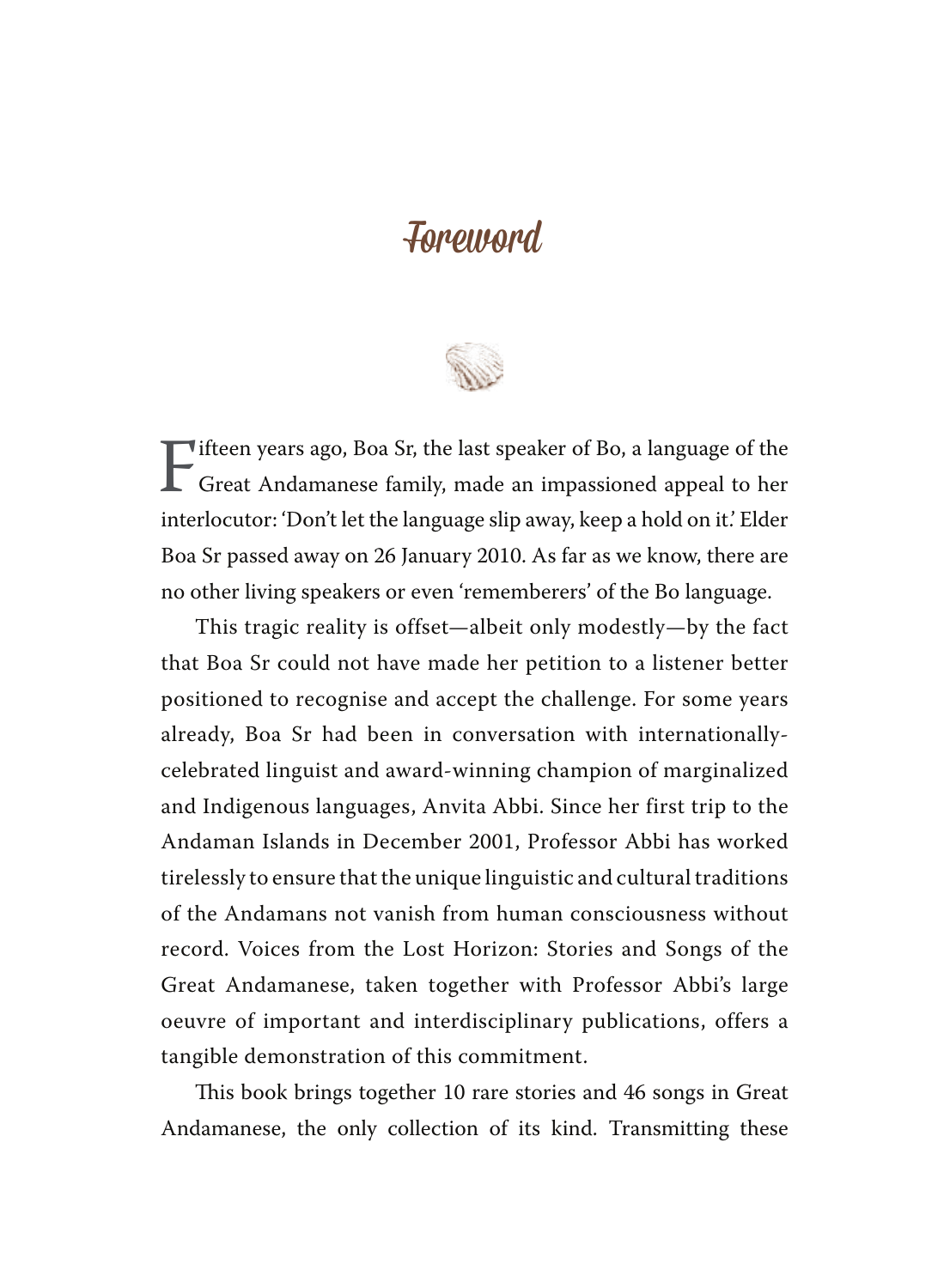precious teachings in ways that are appropriate, respectful and ethical is both a privilege and an enormous responsibility. What does it mean to publish stories and songs in a language which has no more living speakers? To whom do these stories belong, and what conditions attach to their circulation and dissemination? And who are the intended readers? Professor Abbi does not shy away from engaging with such questions. She honours the memory and cultural knowledge of Nao Junior—who narrated all but one of the stories—and Boa Sr, the narrator of 'Dik the Demon', by inviting the reader into the complicated context of each recording session. Each telling is prefaced with a careful description of the circumstances of its sharing, however imperfect, conflicted and interrupted these may have been.

Reading these carefully composed translations of these Great Andamanese stories and songs, I was reminded of Wade Davis, my colleague at the University of British Columbia, who lyrically describes each language as 'an old growth forest of the mind, a watershed of thought, an entire ecosystem of spiritual possibilities.' In ways that are neither nostalgic nor bullish, Abbi shows these Great Andamanese stories and songs for what they are now, at this point in history, a partial remembering of a time when humans and the more-than-human-world were in more intimate relation, implicated in each other's destinies.

The recorded elicitation sessions that Abbi shares with her readers speak to the humility of both recorder and recorded, forging human connections across vastly different cultures, languages and lived experiences. It is a testament to the patient compassion

6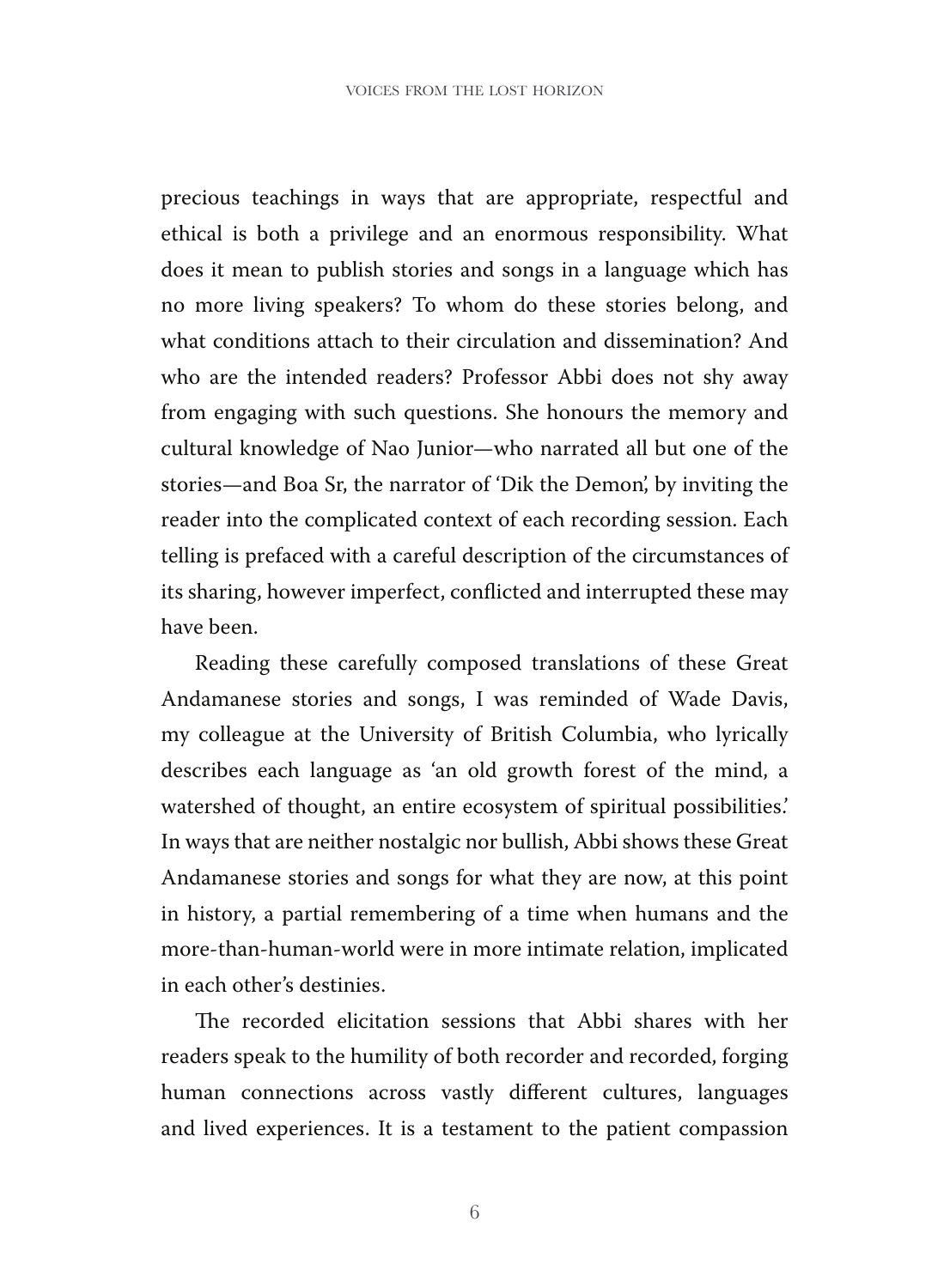of the community knowledge holders and the sincerity of the visiting scholars that meaningful relationships took root despite the structural and hierarchical impediments that history has placed in their way. Abbi invites us to consider Nao Jr as a 'symbol of a priceless Indian heritage.' Her point is delicate, and indeed political. Throughout their lives, Nao Jr, Boa Sr and their relatives have been subjected to multiples waves of indignities, starting with the epidemics brought to the Andaman and Nicobar Islands by the British that devastated the local population; followed by the Japanese occupation of their homeland during World War II; and culminating in the forced relocation of their entire community to Strait Island, a small tribal reserve, by the Government of India whose approach to 'tribal' could be described as controversial to say the least. Abbi's work invites us to think through the implications and responsibilities of colonization and occupation—external and internal. If the Indian republic considered the late Nao Jr to have been its subject and citizen, then he must also be entitled to the benefits that accord to such membership. To my mind, there is no doubt that Nao Jr and Boa Sr deserve recognition as having made profound contributions to the complex and rich heritage of India.

While each story or song in this collection carries extraordinary beauty, the 'Great Narrative of Phertajido' has resonant quality unlike any other. A short but complex narrative of ethnogenesis, the story is suffused with emotion and themes of survival. We are introduced to Phertajido, the first man of the Andaman Islands, who originated from the hollow of a bamboo stalk. Given the violent depredations to which the Indigenous communities of the Andaman Islands have